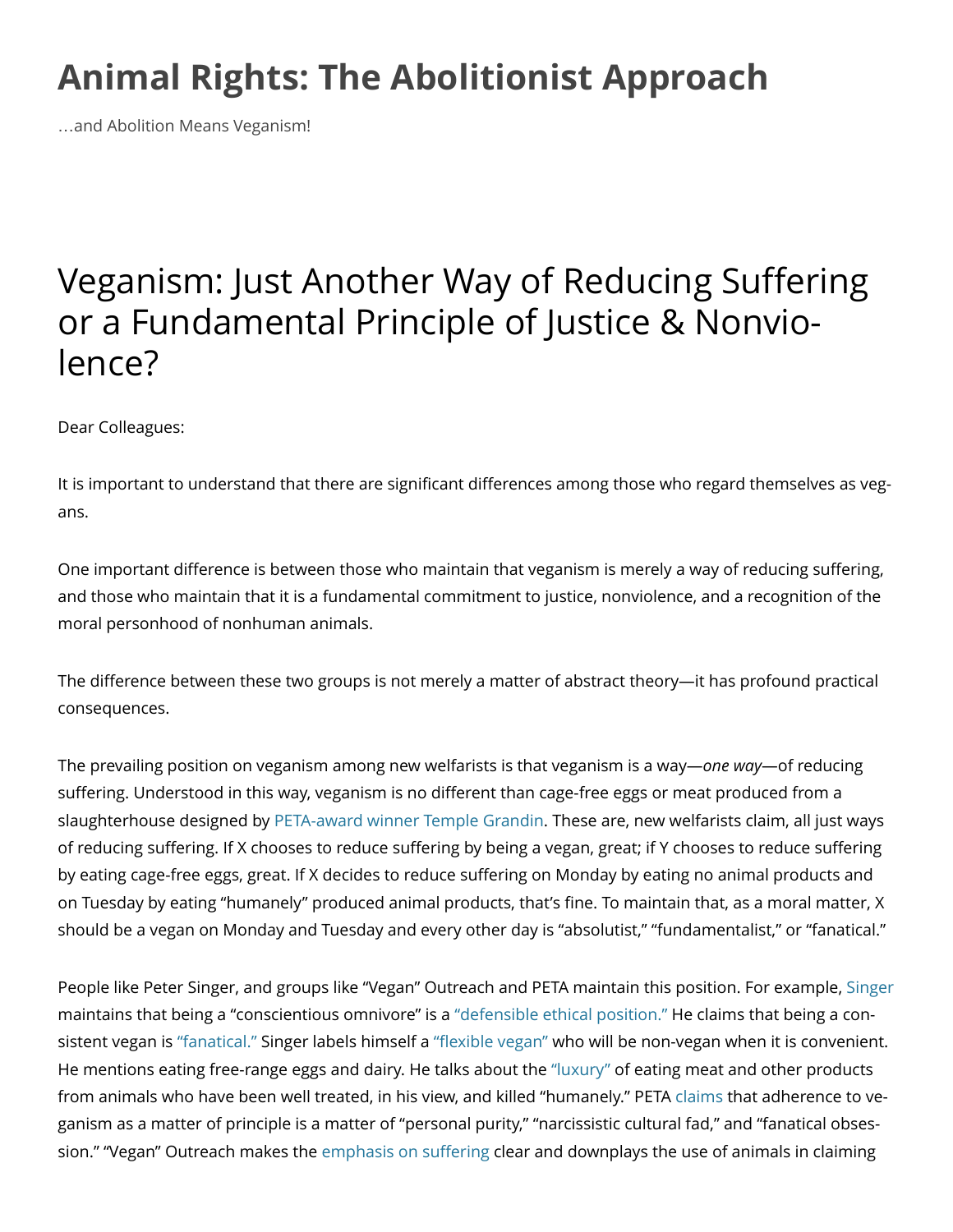is not an end in itself. It is not a dogma or religion, nor a list of forbidden ingredients or immutable laws—it is only a tool for opposing cruelty and reducing suffering.

A [fundamental assumption](http://www.abolitionistapproach.com/peter-singer-and-the-welfarist-position-on-the-lesser-value-of-nonhuman-life/) of the new welfarist position is that killing animals does not per se inflict a harm on them. Animals do not care *that* we use and kill them; they only care about *how* we treat them and kill them. As long as they don't suffer too much, animals are indifferent to our using them. They have no interest in continued existence.

It is this thinking that has led to the ["happy" meat/animal products movement,](http://www.abolitionistapproach.com/happy-meat-making-humans-feel-better-about-eating-animals/) which has been the most serious setback in the struggle for justice for nonhumans in decades. It is this thinking that leads [PETA](http://www.abolitionistapproach.com/media/links/p3136/peta.pdf) and [Singer](http://www.abolitionistapproach.com/oh-my-god-these-vegans/) to maintain that we may have a moral obligation *not* to be vegan in situations in which others will be annoyed or disconcerted by insistence on veganism.

I reject this view. I believe that it is speciesist to maintain that nonhumans must have minds similar to human minds in order to have an interest in continued existence. Any sentient being has an interest in continued life in that she prefers, wants, or desires to remain alive.

We can no more justify using nonhumans as human resources than we can justify human slavery. Animal use and slavery have at least one important point in common: both institutions treat sentient beings exclusively as resources of others. That cannot be justified with respect to humans; it cannot be justified with respect to nonhumans—*however* "humanely" we treat them.

The abolitionist approach sees veganism as the application of the principle of abolition to the life of the individual. It is our personal expression that we embrace the moral personhood of all sentient beings and we reject the status of nonhumans as chattel property. Veganism is an essential part of our commitment to nonviolence.

Veganism is not just a way of reducing suffering; it is what justice for nonhumans requires at the very least. It is not the last step in our journey to reject the moral schizophrenia that characterizes the human/nonhuman relationship; it is the *first* step. If animals have any moral significance, then we cannot eat, wear, or use them. A vegan is not a vegan only on Mondays, or only when it is convenient. *A vegan is a vegan all the time.* I would no more not be vegan just because my being vegan made someone else uncomfortable than I would remain silent if someone told a racist joke or harassed a woman because to object would make the perpetrator uncomfortable.

It is no more "absolutist" or "fanatical" to be a consistent vegan as it is to be consistent in one's rejection of rape or pedophilia. Indeed, to characterize consistent veganism as "absolutist" is itself speciesist precisely because